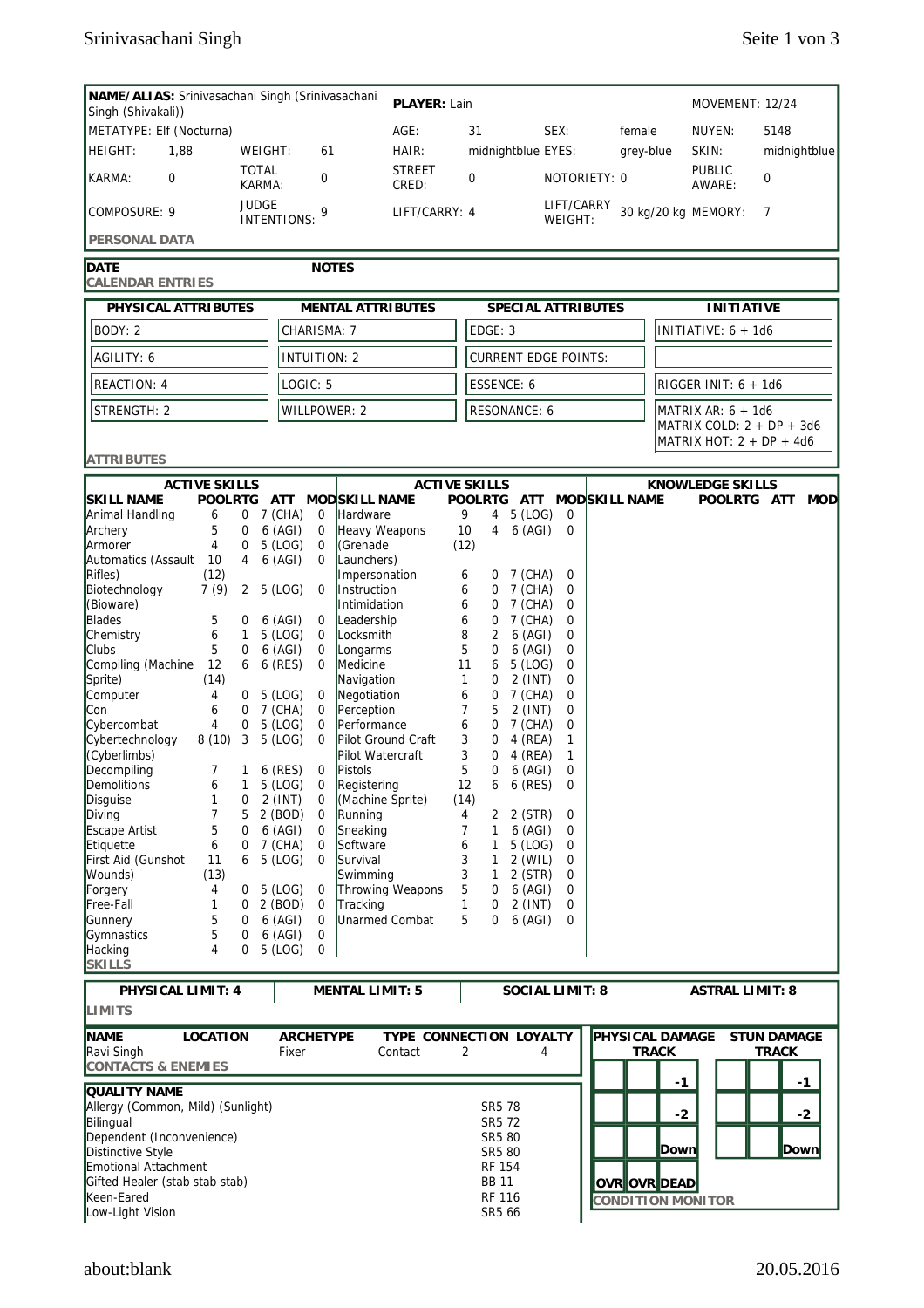| Nocturnal<br>Technomancer<br>Too Pretty To Hit<br>Unusual Hair<br>Vehicle Empathy<br><b>QUALITIES</b>                                                            |                                    |                                   |                                          | RF 121<br>SR5 69<br><b>RG 127</b><br><b>RF 122</b><br><b>RF 151</b> |                      |                |                                                                                      |                             |
|------------------------------------------------------------------------------------------------------------------------------------------------------------------|------------------------------------|-----------------------------------|------------------------------------------|---------------------------------------------------------------------|----------------------|----------------|--------------------------------------------------------------------------------------|-----------------------------|
| <b>ARMOR</b><br><b>TOTAL</b><br>Armor Jacket<br><b>Good Dress</b><br><b>ARMOR</b>                                                                                |                                    |                                   | <b>VALUE</b><br>12<br>12<br>0            | SR5 437<br>RF 253                                                   |                      |                |                                                                                      |                             |
| <b>WEAPON</b><br>Krupp Arms Kriegfaust<br>Imaging Scope; Tracker; Underbarrel Flamethrower                                                                       | <b>POOL</b><br>10(12)<br>$S: 0-25$ | <b>ACCURACY</b><br>8<br>M: 26-150 | <b>DAMAGE</b><br><b>9P</b><br>L: 151-350 | AP<br>$-1$<br>$E: 351-$                                             | <b>MODE</b><br>SA/BF | <b>RC</b><br>3 | <b>AMMO</b><br>25(d)                                                                 | GH3 15                      |
| Krupp Arms Kriegfaust<br>Imaging Scope; Underbarrel Grenade Launcher                                                                                             | 10(12)<br>$S: 0-25$                | 8<br>M: 26-150                    | 9P<br>$L: 151-350$                       | 550<br>$-1$<br>$E: 351-$<br>550                                     | SA/BF                | 3              | 25(d)                                                                                | GH3 15                      |
| Remington Suppressor<br>Sound Suppressor                                                                                                                         | 10<br>$S: 0-5$                     | 6<br>$M: 6-15$                    | <b>7P</b><br>$L: 16-30$                  | $-1$<br>$E: 31-50$                                                  | SA/BF                | 2              | 15(c)                                                                                | GH3 9                       |
| <b>RANGED WEAPONS</b><br><b>WEAPON</b><br>Unarmed Attack<br><b>MELEE WEAPONS</b>                                                                                 | <b>POOL</b><br>5                   | <b>ACCURACY</b><br>4              | <b>DAMAGE</b><br>2S                      | AP                                                                  | <b>REACH</b><br>0    |                |                                                                                      | SR5 132                     |
| <b>NEHICLE</b><br>Aztechnology Crawler (Small)                                                                                                                   |                                    |                                   | 4<br>1                                   | 3                                                                   | 4<br>3               | 3              | HANDLING ACCEL SPEEDPILOTBODYARMORSENSORCMSEATSDEVICE<br>3(0)<br>8<br>0              | 4<br>SR <sub>5</sub><br>466 |
| Weapon Mount<br>Sensor Array Rating 3<br><b>VEHICLE/DRONE</b>                                                                                                    |                                    |                                   |                                          |                                                                     |                      |                |                                                                                      |                             |
| VEHICLE<br>Aztechnology Crawler (Small)<br>Weapon Mount<br>Sensor Array Rating 3<br><b>VEHICLE/DRONE</b>                                                         |                                    |                                   | 4<br>1                                   | 3                                                                   | 4<br>3               | 3              | HANDLING ACCEL SPEEDPILOTBODYARMORSENSORCMSEATSDEVICE<br>3(0)<br>8<br>0              | 4<br>SR <sub>5</sub><br>466 |
| <b>NEHICLE</b><br>GM-Nissan Doberman (Medium)                                                                                                                    |                                    |                                   | 5<br>1                                   | 3                                                                   | 3<br>4               | 4              | HANDLING ACCEL SPEEDPILOTBODYARMORSENSORCMSEATSDEVICE<br>3(0)<br>8<br>0              | 3<br>SR <sub>5</sub><br>466 |
| Weapon Mount<br>Sensor Array Rating 3<br><b>VEHICLE/DRONE</b>                                                                                                    |                                    |                                   |                                          |                                                                     |                      |                |                                                                                      |                             |
| <b>VEHICLE</b><br>Horizon Flying Eye (Minidrone)<br>Sensor Array Rating 3<br><b>VEHICLE/DRONE</b>                                                                |                                    |                                   | 4<br>$\overline{2}$                      | 3                                                                   | 3<br>$\mathbf{1}$    | 0              | HANDLING ACCEL SPEEDPILOTBODYARMORSENSORCMSEATSDEVICE<br>3(0)<br>$\overline{7}$<br>0 | 3<br>SR <sub>5</sub><br>465 |
| <b>NEHICLE</b><br>Horizon Flying Eye w/Flash-Pak and Grenade<br>(Minidrone)<br>Grenade: Flash-Pak; Grenade: Smoke; Sensor Array Rating 3<br><b>VEHICLE/DRONE</b> |                                    |                                   | $\overline{2}$<br>4                      | 3                                                                   | 3<br>1               | 0              | HANDLING ACCEL SPEEDPILOTBODYARMORSENSORCMSEATSDEVICE<br>3(0)<br>7<br>0              | 3<br>SR <sub>5</sub><br>465 |
| VEHICLE<br>MCT-Nissan Roto-drone (Medium)                                                                                                                        |                                    |                                   | 4<br>2                                   | 4                                                                   | 3<br>4               | 4              | HANDLING ACCEL SPEEDPILOTBODYARMORSENSORCMSEATSDEVICE<br>3(0)<br>8<br>0              | 3<br>SR5<br>466             |
| Heavy Weapon Mount<br>Sensor Array Rating 3<br><b>VEHICLE/DRONE</b>                                                                                              |                                    |                                   |                                          |                                                                     |                      |                |                                                                                      |                             |
| <b>VEHICLE</b><br>Shiawase Kanmushi (Microdrone)                                                                                                                 |                                    |                                   | 4<br>1                                   | 2                                                                   | 3<br>0               | 0              | HANDLING ACCEL SPEEDPILOTBODYARMORSENSORCMSEATSDEVICE<br>3(0)<br>6<br>0              | 3<br>SR <sub>5</sub><br>465 |
| Sensor Array Rating 3<br><b>VEHICLE/DRONE</b>                                                                                                                    |                                    |                                   |                                          |                                                                     |                      |                |                                                                                      |                             |
| VEHICLE<br>Shiawase Kanmushi (Microdrone)                                                                                                                        |                                    |                                   | 4<br>1                                   | 2                                                                   | 3<br>0               | 0              | HANDLING ACCEL SPEEDPILOTBODYARMORSENSORCMSEATSDEVICE<br>3(0)<br>6<br>0              | SR <sub>5</sub><br>3        |